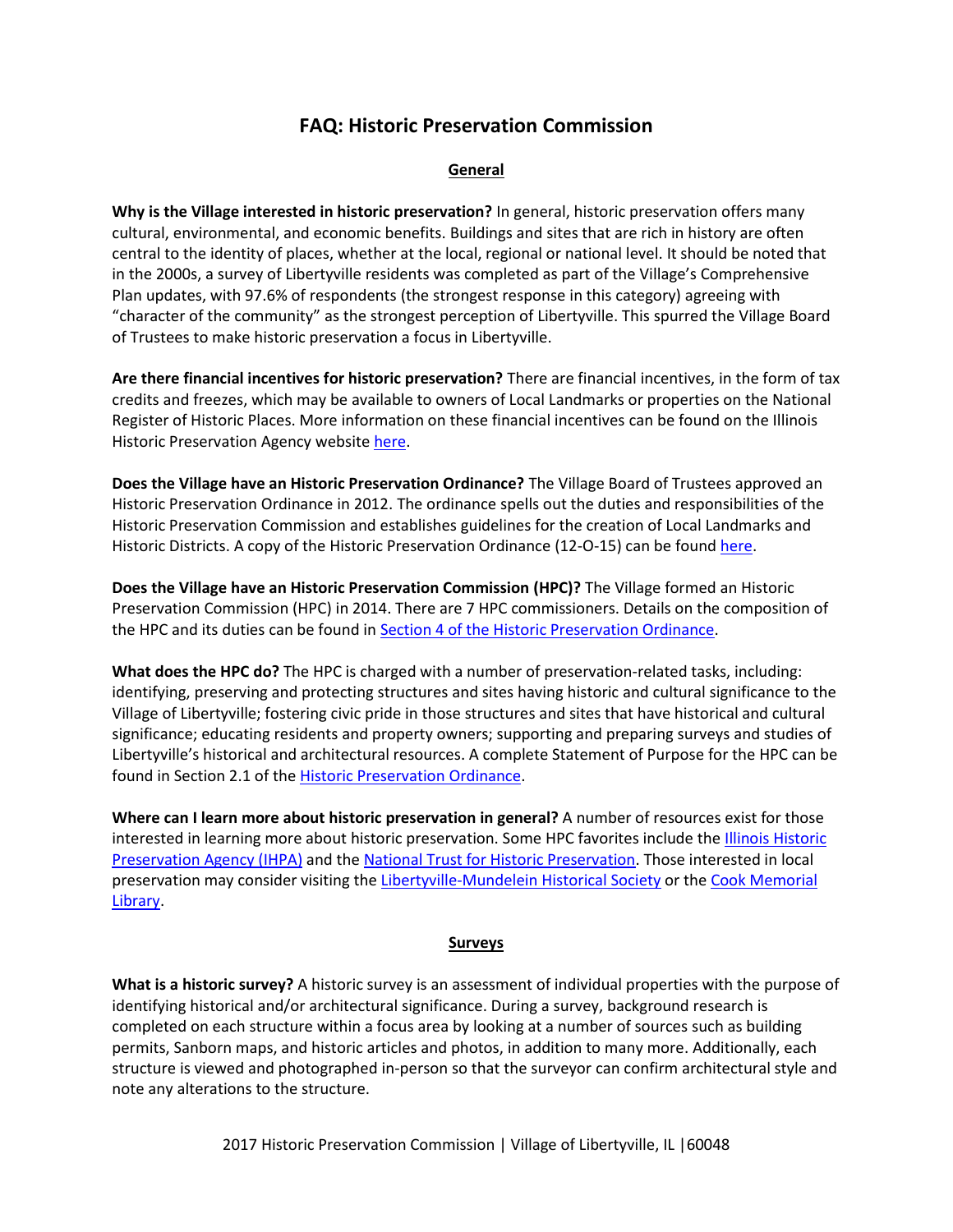**Why do we need an historic survey?** Historic surveys help villages and cities determine which structures and areas have historic and architectural significance. This information can be used to make informed decisions regarding preservation planning and to identify those structures that may be worth saving.

**Has the Village done an historic survey before?** The Village completed its first historic survey in November 2016. The results of the survey can be found at [www.historiclibertyville.com.](http://www.historiclibertyville.com/)

**Who is doing the survey?** The survey was completed by Lara Ramsey of [Ramsey Historic Consultants.](http://www.ramseyhcinc.com/)

**What are the boundaries of the completed survey?** The survey area is roughly bounded by the Metra train tracks to the north, 1<sup>st</sup> Street to the east, Rte. 176 to the south, and Brainerd Avenue to the west. All commercial and residential structures within this area have been included in the survey.

**What is the outcome of the historic survey?** The purpose of the survey was to determine what structures have historic and/or architectural significance. The HPC may use the information from the survey to identify structures that have the potential to become Local Landmarks. The survey may also provide insight on the creation of a Historic District(s). Please keep in mind that the survey itself does not automatically create a Local Landmark or Historic District; it is purely informational.

#### **Local Landmarks**

**What is a Local Landmark?** A Local Landmark is a property or structure that has a high degree of historic, cultural, architectural or archaeological significance to the Village of Libertyville. Per Section 6.2 of the Village's [Historic Preservation Ordinance,](http://www.libertyville.com/DocumentCenter/View/14778) certain criteria (such as a building's architecture, designer, or builder, in addition to many more) are used to determine if a property has local significance. Properties or structures can be approved as a Local Landmark by the HPC so long as they meet at least one of these criteria.

**How does a building become a Local Landmark?** The process for creating a Local Landmark begins with a [nomination application.](http://www.libertyville.com/DocumentCenter/View/14780) Any person or group (including the HPC) may request local landmark designation for a commercial property; however, only the owner of a residential property may request local landmark designation for that site. Following the submittal of a nomination application, the HPC reviews and evaluates the application at a public hearing to determine if the structure or property meets one or more of the criteria for landmark designation (Section 6.2 of th[e Historic Preservation](http://www.libertyville.com/DocumentCenter/View/14778)  [Ordinance\)](http://www.libertyville.com/DocumentCenter/View/14778). If the HPC determines that the structure or property does meet one of more of these criteria, they may choose to make a formal recommendation for approval. At this point, the application goes to the Village Board for adoption of an ordinance that formally grants local landmark status. A full description of the local landmark designation procedure can be found in [Section 7 of the Historic](http://www.libertyville.com/DocumentCenter/View/14778)  [Preservation Ordinance.](http://www.libertyville.com/DocumentCenter/View/14778)

**What are the benefits for Locally Landmarked structures?** A Local Landmark in Libertyville receives community wide recognition and protection under the Historic Preservation Ordinance. At a Village Board meeting, the owner(s) will be presented with a plaque of recognition and certificate signed by the Mayor. Financial incentives are available in the form of tax credits and freezes. Owner-occupied residential buildings may qualify for the 20% Federal Rehabilitation Tax Credit, Historic Preservation Easement Tax Benefit, or the Property Tax Assessment Freeze. More information on the available financial incentives can be foun[d here.](http://www.libertyville.com/DocumentCenter/View/17192)

2017 Historic Preservation Commission | Village of Libertyville, IL | 60048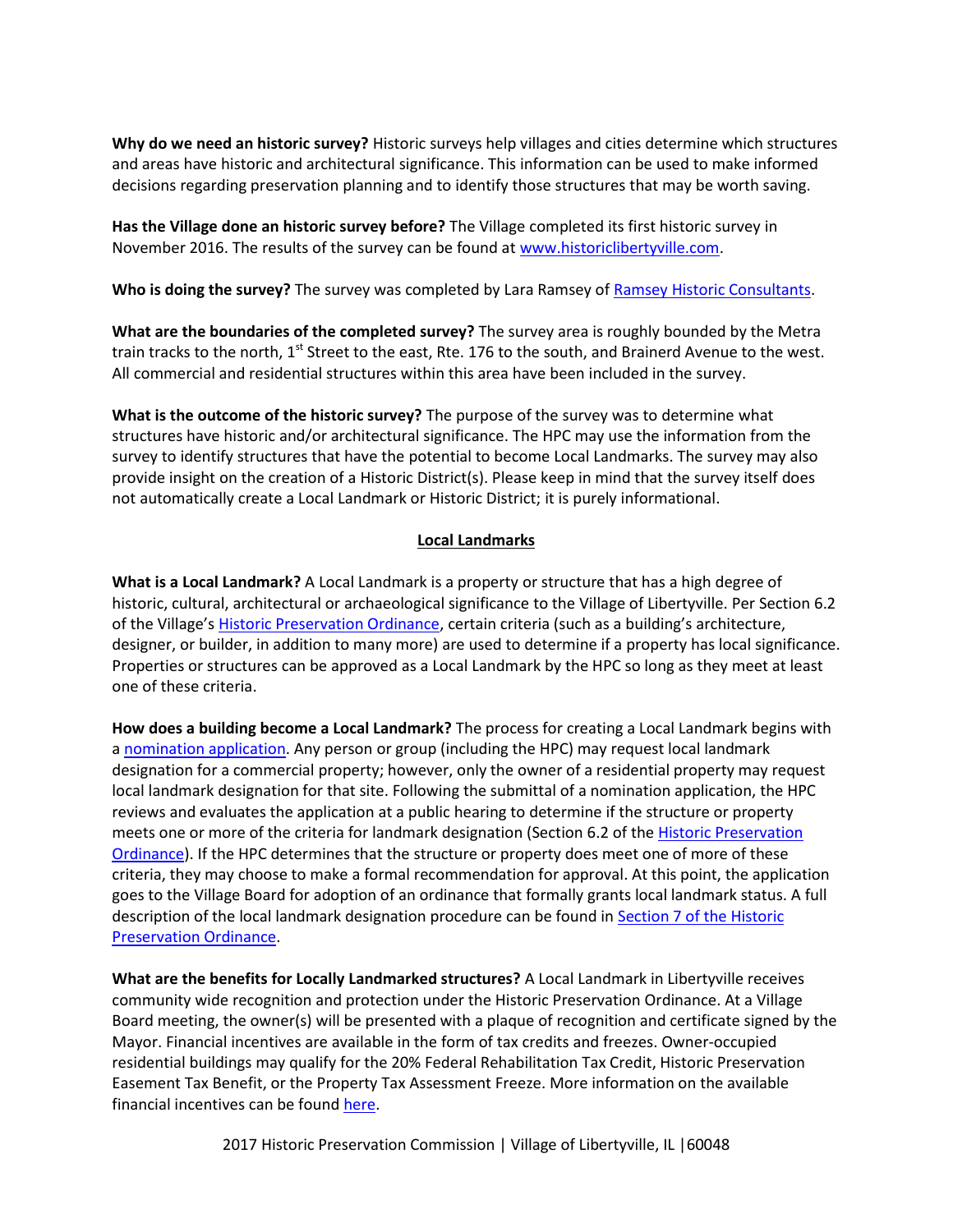**Where can I find the application for Local Landmark designation?** The application for local landmark designation can be foun[d here.](http://www.libertyville.com/DocumentCenter/View/14780)

**My property is a Local Landmark. Can I make changes to it?** A structure or property with Local Landmark status can be altered under certain conditions. Prior to making any exterior changes, the HPC must first determine if the alterations proposed are consistent with the historic nature of the structure or site. If the HPC agrees that the proposed changes will not diminish the historic or architectural significance, they can issue a "Certificate of Appropriateness". Please see the FAQ section on Certificates of Appropriateness for the more information.

**Can a Local Landmark be torn down?** As with proposed alterations, a Certificate of Appropriateness is required to tear down a Local Landmark. In considering an application for a Certificate of Appropriateness for demolition, the HPC is to consider the standards for review of demolition as outlined i[n Section 12.2 of the Historic Preservation Ordinance.](http://www.libertyville.com/DocumentCenter/View/14778)

**Does the Village have any Local Landmarks?** Yes! In 2016, the Village approved the Ansel B. Cook Home, David Adler Estate, and Proctor Building as Local Landmarks. The application materials for these properties can be found [here.](http://www.libertyville.com/461/Historic-Preservation-Commission)

## **Historic Districts**

**What is an Historic District?** An Historic District may contain within definable geographic boundaries one or more landmarks and may have within its boundaries other properties or structures that, while not of such historic and/or architectural significance to be designated as landmarks, nevertheless contribute to the overall visual characteristics of the landmark or landmarks located within the historic district.

**What criteria does the Village use in determining the designation of Historic Districts?** Nominations for designating a Historic District shall be made to the Historic Preservation Commission through an application provided by the Planning Division.

The criteria in determining the designation of a Historic District includes:

- The Historic District containing one or more landmarks within its definable geographic boundaries that, while not such historic significance to be designated as landmarks, nevertheless contribute to the overall visual characteristics of the landmark or landmarks located in such district;
- A significant number of structures meeting any of the Landmark Designation Criteria standards;
- Establishing a sense of time and place unique to the Village of Libertyville; and/or
- Exemplifying or reflecting the cultural, social, economic, political or architectural history of the nation, the state or the Village.

**How does an Historic District get created?** The process for creating an Historic District starts with a nomination application. Any person or group (including the HPC) may present to the Commission a petition requesting a defined geographic area to be designated as a Historic District. Application forms are supplied by the Planning Division, who will provide the completed forms to the Commission. Following the submittal of the application, the Commission shall conduct a survey to identify potential historic districts within the Village. Based on the outcomes of the survey, the Commission may nominate

2017 Historic Preservation Commission | Village of Libertyville, IL |60048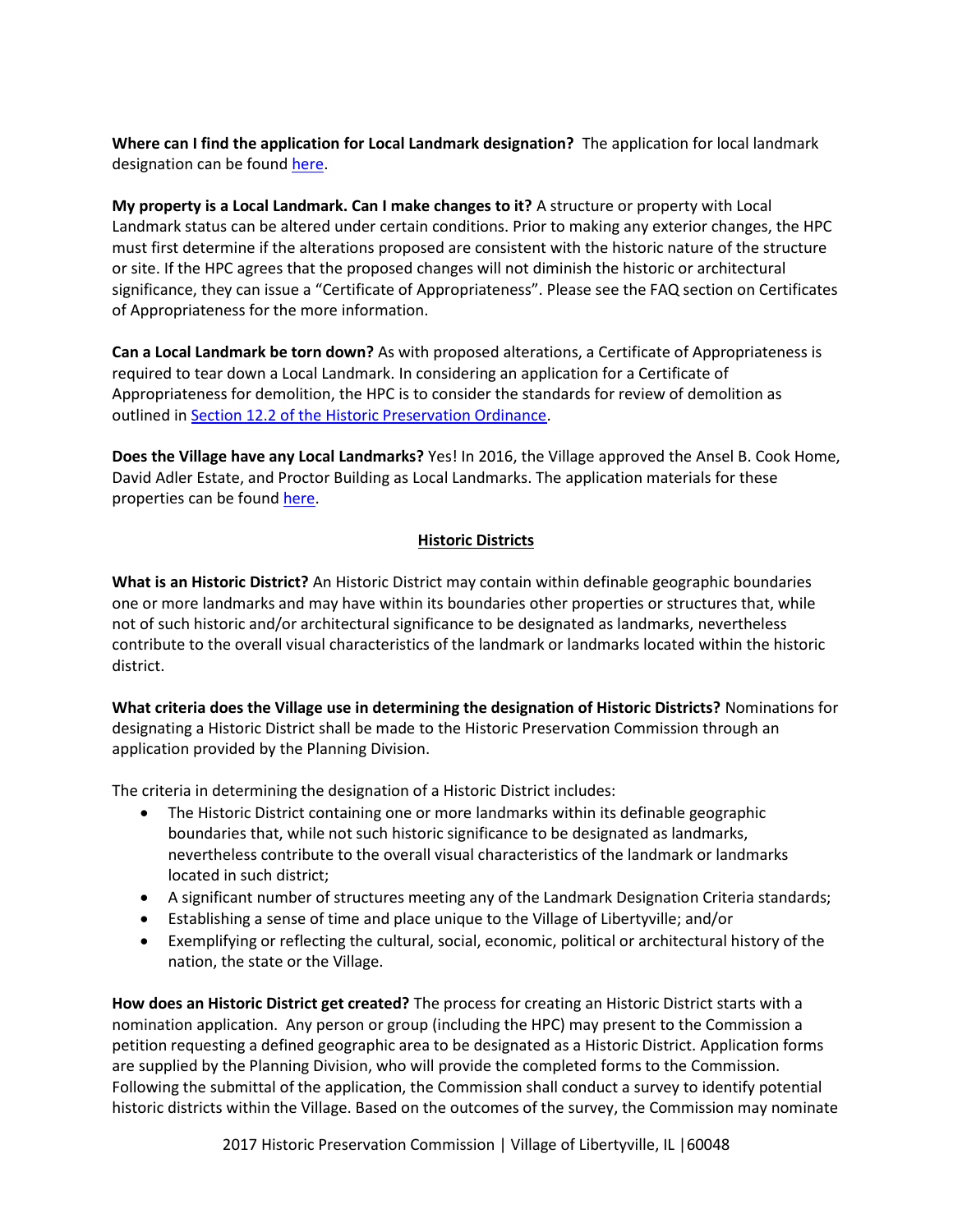an area for designation as an Historic District, and may recommend additions or deletions from any existing Historic District. Nominations may also be made by any property owner in Libertyville, so long as the petition is signed by at least fifty-one percent (51%) of the properties within the proposed district. If the Commission determines the nominated Historic District meets the necessary criteria, the Commission shall schedule a public hearing. Within thirty (30) days after the conclusion of the public hearing, the Commission shall make a recommendation regarding the proposed Historic District designation. The Director of Community Development shall forward a copy of the Commission's recommendation, including findings and reasoning, to the Village Board. After the Commission makes a recommendation, the Village Board will approve or disapprove the nomination. Approval by the Village Board will require the Adoption of an Ordinance.

**My property is located in an historic district. Can I make changes to it?** Yes! Any type of changes to the exterior of a property in the Historic District will require an application for Certificate of Appropriateness. Then, the Historic Preservation Commission will determine if the alterations are consistent with the historic nature of the structure, site and district. Please note, alterations to the exterior of a property will be heard through the Historic Preservation Commission and NOT the Appearance Review Commission.

**Can a property in a Historic District be torn down?** Yes, any type of changes to the building will require an application for a Certificate of Appropriateness for demolition. Then, the Commission shall consider whether the property, structure or object is of such historic, cultural, architectural or archeological significance that its demolition would be detrimental to the public interest and contrary to the general welfare of the public of the people of the Village. Please note, alterations to the exterior of a property (such as demolition) will be heard through the Historic Preservation Commission and NOT the Appearance Review Commission.

### **Certificate of Appropriateness**

**What is a Certificate of Appropriateness?** A Certificate of Appropriateness is a certificate issued by the HPC indicating review and authorization of plans for alterations, construction, demolition or relocation of a landmark, or property, structure, site or object within a Historic District.

**What activities require a Certificate of Appropriateness?** A Certificate of Appropriateness is required if your house or building is a Local Landmark or within an Historic District and you want to make the following changes: any demolition that requires a permit from the Village; any replacement structure constructed in conjunction with approval of demolition; any alteration or addition to a structure that is visible from any public right-of-way, publicly owned land or adjacent private property; or any request for a variance from Libertyville's Zoning Ordinance.

**What is the process for obtaining a Certificate of Appropriateness?** An Application for Certificate of Appropriateness is available through the Planning Division. The Commission shall schedule a public meeting for consideration of the application within forty-five (45) days after receipt of the application. At the public meeting, the applicant or their authorized representative shall present testimony in regard to the application. If the Commissioners vote to approve the application, the Certificate of Appropriateness shall be issued to the applicant within ten (10) business days following the Commission.